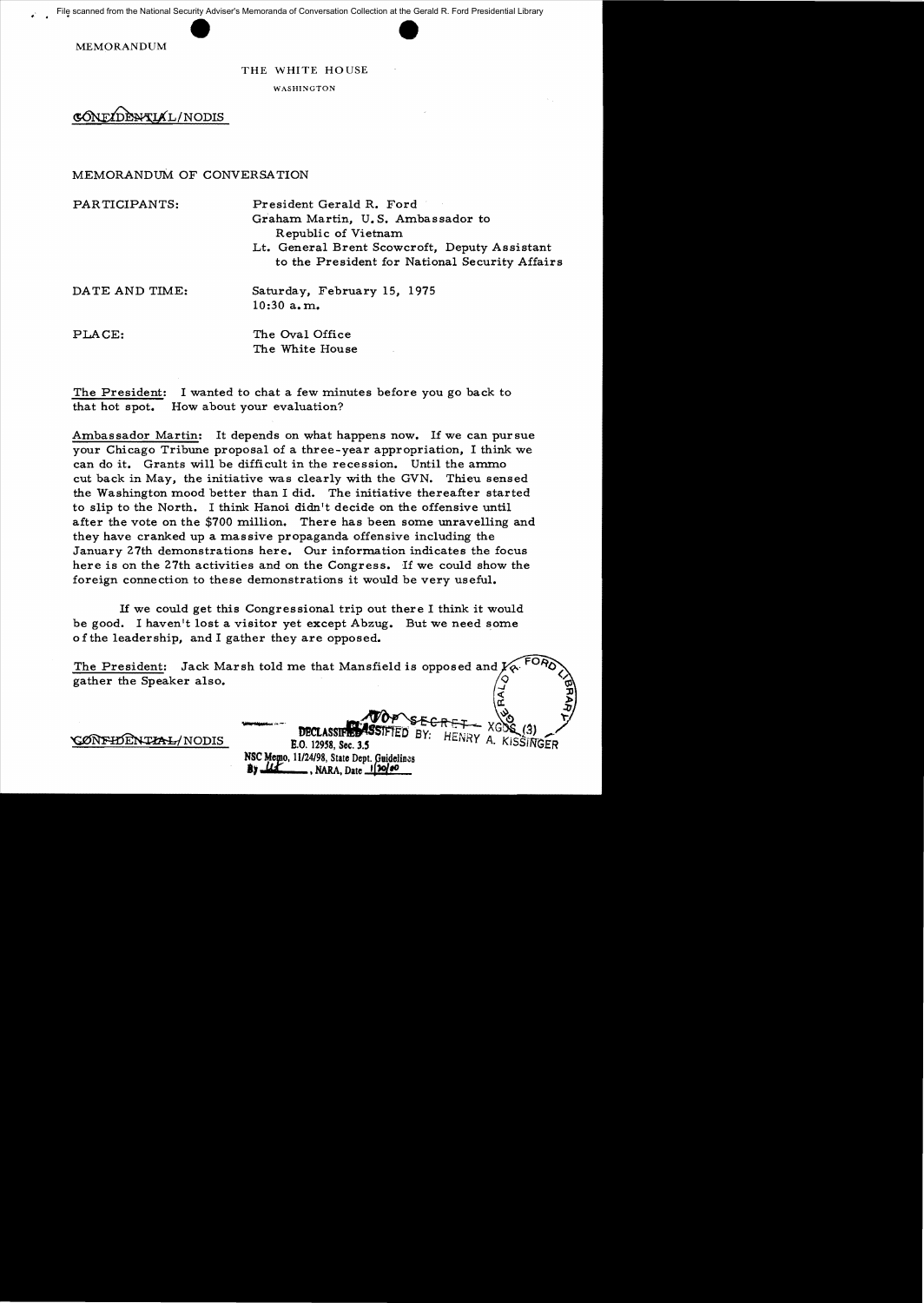## CONFIDENTIAL/NODIS 2

Ambassador Martin: Flynt is good. I'm sorry that Case and Fascell backed out.

[The President discussed Case and Turkey aid with General Scowcroft.]

Ambassador Martin: It would be good if you could talk to Symington.

The President: I think it would be bad if I do. If they turn it down and go public, it looks bad. I don't know Stuart on a very personal basis.

This is not a bad list.

Ambassador Martin: I think it would be a mistake to cancel the trip.

The President: I agree with that. Cambodia looks bad.

Ambassador Martin: Yes, but don't count them out. Even if they do collapse, it won't make that much difference in Vietnam.

It won't even be the end if we don't get the \$300 million. But they will be using bodies instead of ammunition.

The President: What would be the effect of a Saigon bombing of Hanoi?

Ambassador Martin: There would be a short-term psychological benefit -like Doolittle said -- but no lasting benefit.

The President: What about the Toan appointment? I've been reading about that.

Ambassador Martin: His predecessor hadn't had that much experience and he was getting cold feet. I thought he should be replaced, and Thieu said Toan was the only one he had. He is aggressive.

The President: What about the charges of corruption?

Ambassador Martin: Yes, in the context of that area. He is a bit excessive, but what we need is victories. He can do that.

The President: I talked to Sam Nunn.

\CONEIDENTIAL/NODIS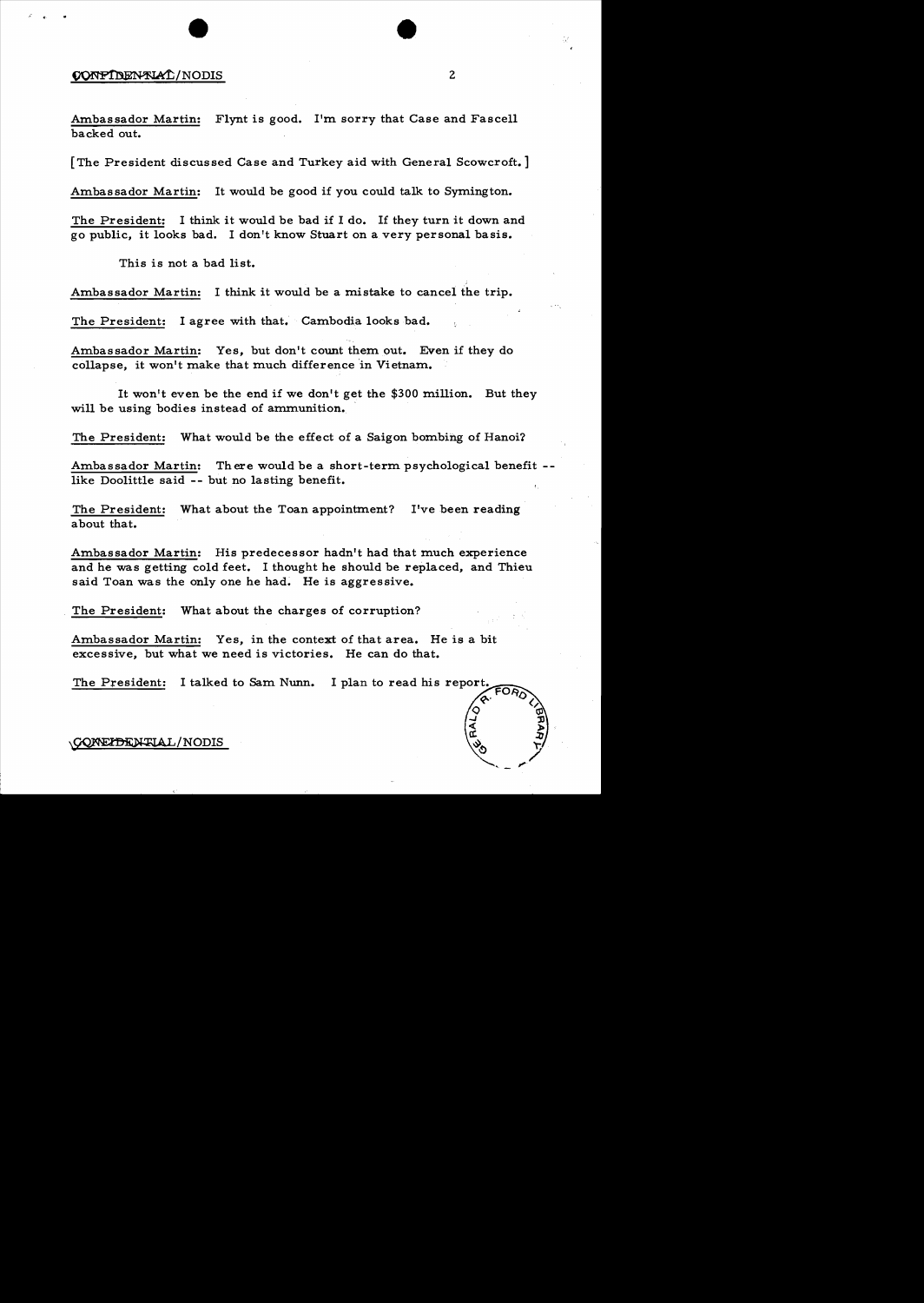## ~/NODIS <sup>3</sup>

 $\zeta_{\rm eff}$ 

Ambassador Martin: He has a variant of your plan. I think your idea is better so we don't get accused of gimmickry. I think the synergistic effect of a big program like this is great. I haven't even taken account of oil, and the finds look good.

There is some debate among your advisors about anything which might cause trouble. But Thieu is an attractive personality and I think he would refute the opinions about him if he came back here.

The President: I entertained him here on his last trip. Is there any danger of a coup?

Ambassador Martin: No. It is well in hand. But he would get 80 percent of the vote.

The President: I will talk to Henry. What about Ky and Minh?

Ambassador Martin: Ky is a farmer north of Nha Trang. He is not in politics any more. Minh is a rallying point, but he is very indecisive. A coup would come out of the army.

The President: What about the problem of demonstrations?

Ambassador Martin: This is a moderate non-Communist group which has its own arms and Thieu feared they might be co-opted into a neutralist movement. It is not a serious problem.

If the GVN could get assurance of supply, the North Vietnamese would have a serious problem. They are not getting all the aid they want. Kissinger's diplomacy has been successfulthere. The Chinese don't. want Hanoi to dominate the whole area and greatly fear Soviet influence on the North Vietnamese. But the Soviet Union doesn't want to contribute to a PRC-dominated Hanoi.

In the 1973 ceasefire, they had 20 times the arms and supplies the GVN had, because we had ruined the supply lines. So even if they didn't get resupplies they are far better off.

On the economic side, we could see the kind of advance Taiwan and Korea had. Inflation now is only nine percent. They have cut imports



20NFIDENTIAL/NODIS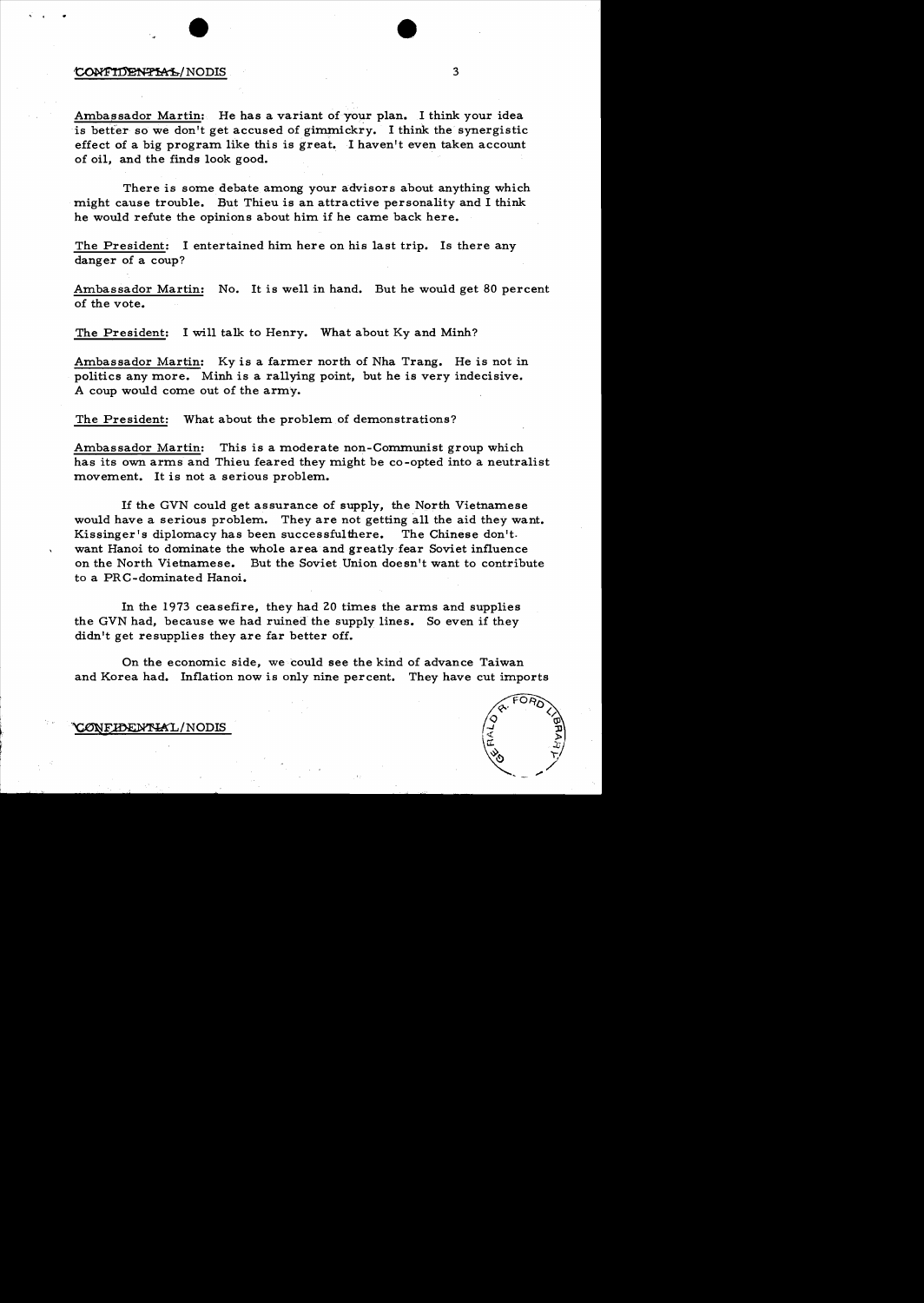## ~NODIS <sup>4</sup>

 $\cdot$  " $\cdot$ 

drastically and have to import now only oil and fertilizer. They could export a million tons of rice in three years -- for \$900 million. Modernizing the fishing fleet would bring in \$150 million more. Timber more. There is also a big pool of skilled educated labor. Other countries, once the economy starts moving, will start to fill the gap. That is why we can stop after three years.

So if we could take \$6. 5 billionand divide it, \$4 billion for the military and \$2.2 billion for the economy, we could walk away in three years.

The President: We keep being pressed **--** is there anything new on MIAs?

Ambassador Martin: No. Only when the North decides it can't use them for bargaining.

The President: It is a tragedy.

Ambassador Martin: I think we should encourage them to keep pressure on Hanoi.

The President: Maybe we could use them to help get our program through. Maybe Thieu's trip could be generated by the Congressional group. Jack Kemp could ask Thieu to come back here to tell his own story.

FI**DENTIA**L/NODIS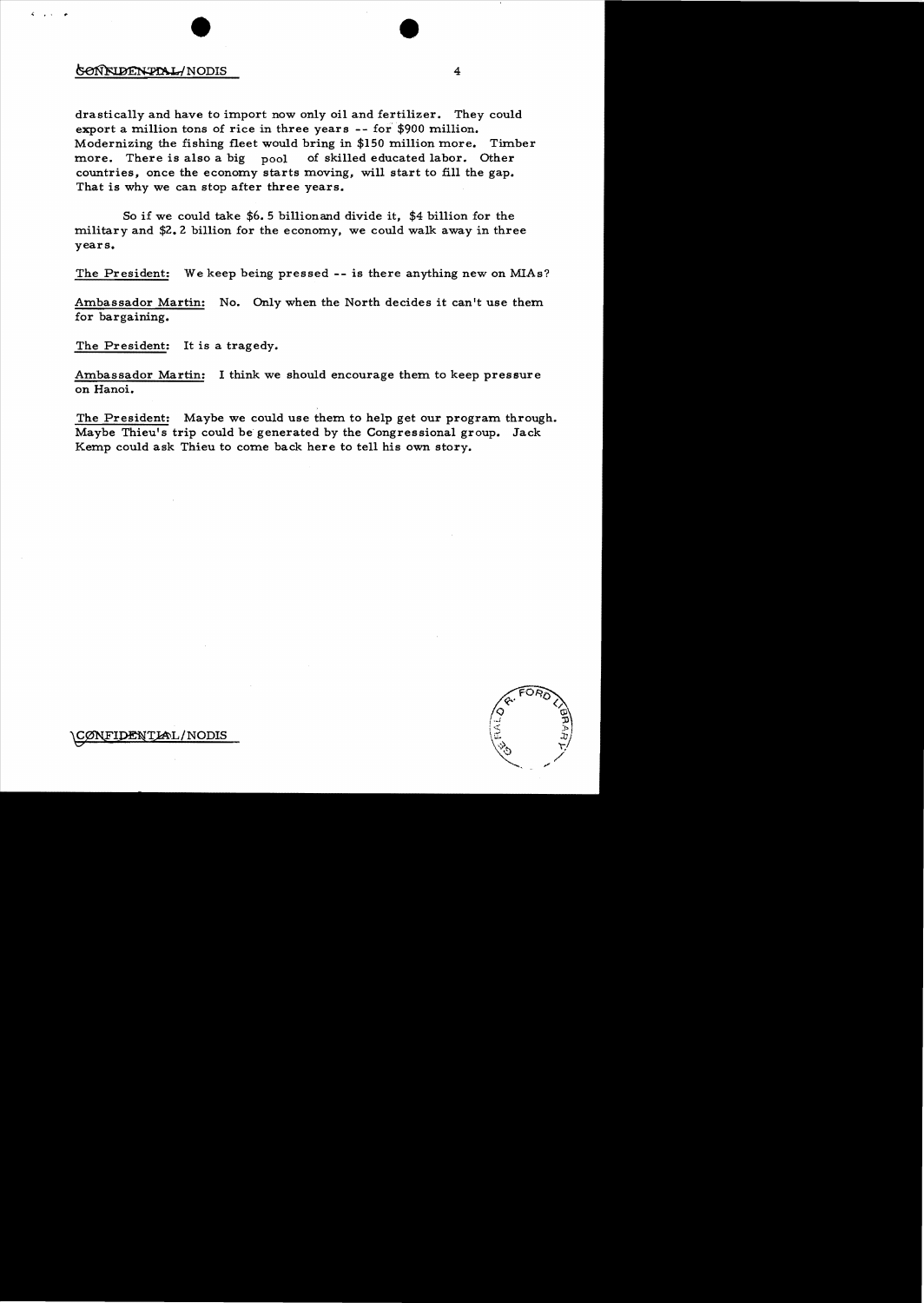P amb. Martin

P Wantel to chost a few mint before 1 spirat a to the lit got for and recemment. Contrib commes contra en in Euro , initiative starty of GVN. Their seried Work more butter than 2. I entiretime themsefler started to slig to North I think Homes dilit cliende on offering til epter site se 700 mil. Then has been scenach burrandling + they have crambed mpa massiere jusquande afferment incloseding the 23 th Elandriche here. On inspirationnelles forme hour au E229 + be very marked. of in could get this top at there Sthin at would gend. I hnout lest ce conjuter yet excépt august put me au pport i manifield pport + 2 porter Apurton des. Mr Flywt is poor and if we smelget fature? M Be participal can & Tumber and W/me)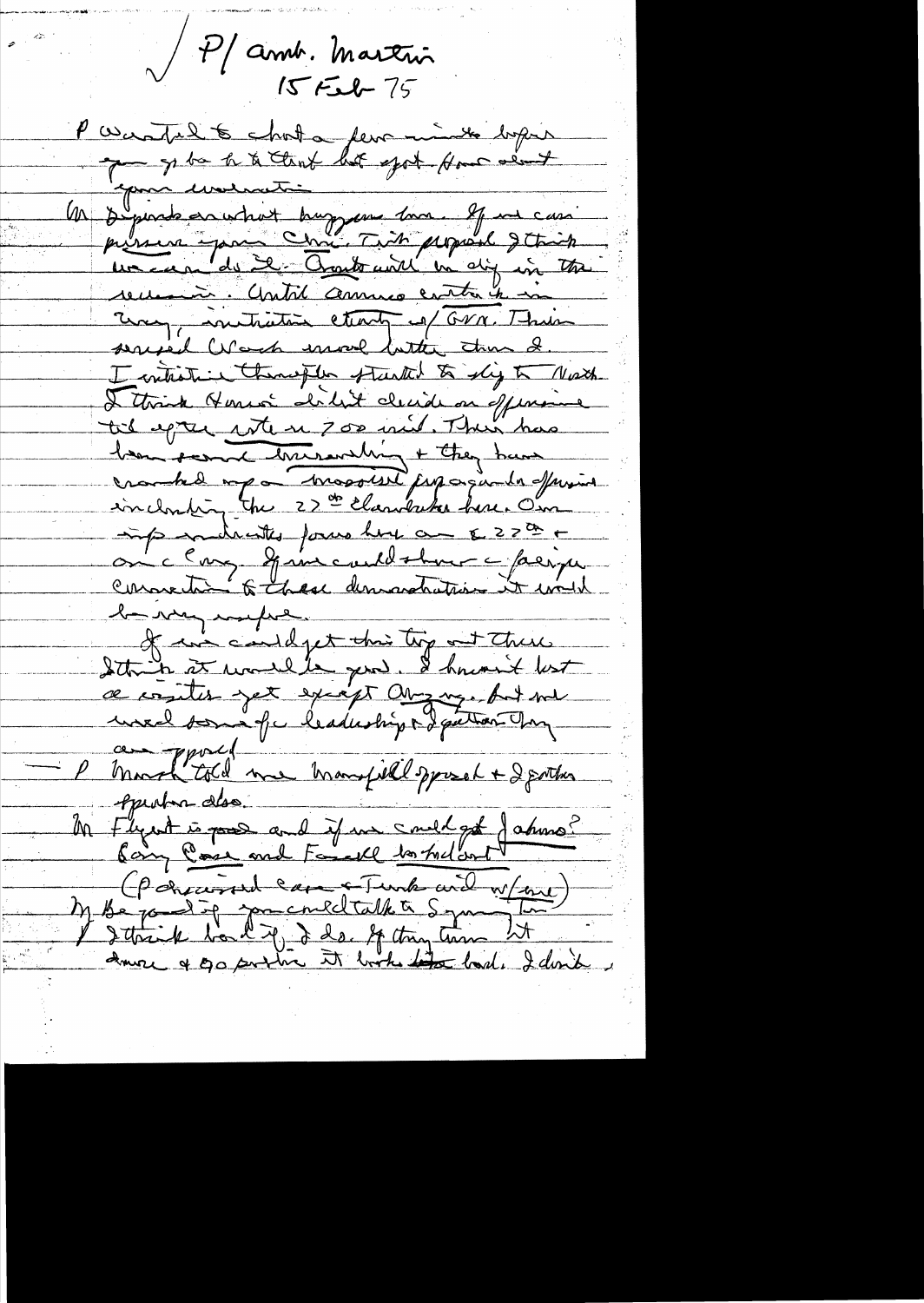hum Stew par a voy personal taxés. Clating corporation was food. Work was be early in but get a ser.<br>Aut Pregantel be want fortin motored of Un Short time pay brought like solith and - for Un yes, in ccontext of that area. He is a first l l'abbel & Saan Trum. I plainte ruel his  $-\nu \mu \nu$ M Actres avancent of your plum- I think you.<br>ilen latter la co me dont get accused<br>of permischer, I think the syncerization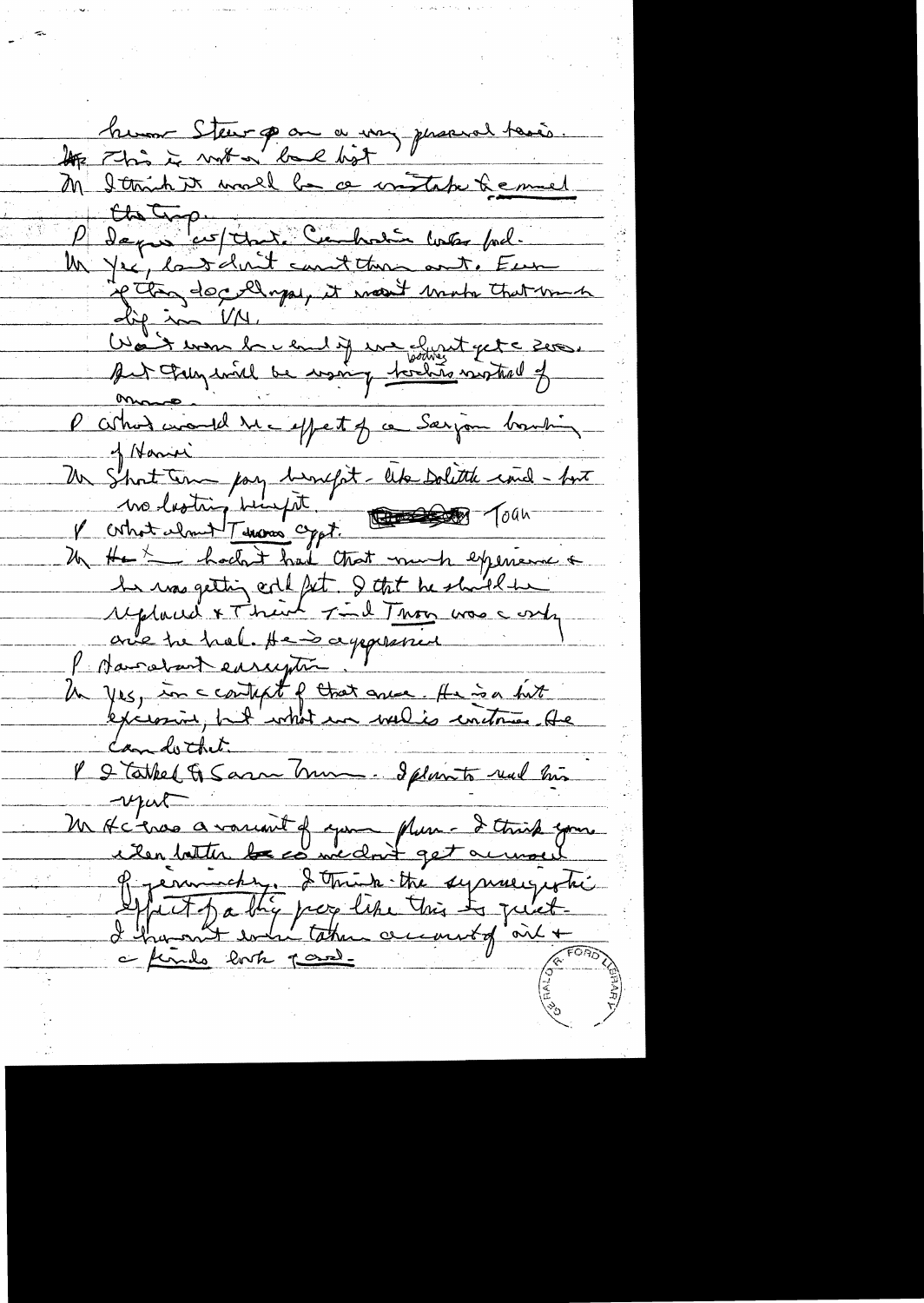M There some delate any your adviser sont augthing which wright cause trouble. But Think is an attractive personality & other<br>he would repete a opinion other him if<br>In comme look him look try to there a every Dougre?<br>M Me 9700 well in hund. But he maldyet  $H$   $g$  of  $C$  with  $\ldots$ P Inince talkte K. What won't K + minh. our annes & Think fland Ching might la capted initio executive moment. It ast a simmo por. If GFN c'enthpet assurance of supply, NOW unid hom since pour Tony wit jetting Onn. Por cont comt form to low it cohode avec a quater fram Schaffmeni on O Plc donnatel Harron. du 75, tag had 20 trink à moment escription GUN had, because ces fred imined types fan tatter off. 1 in the fatherne